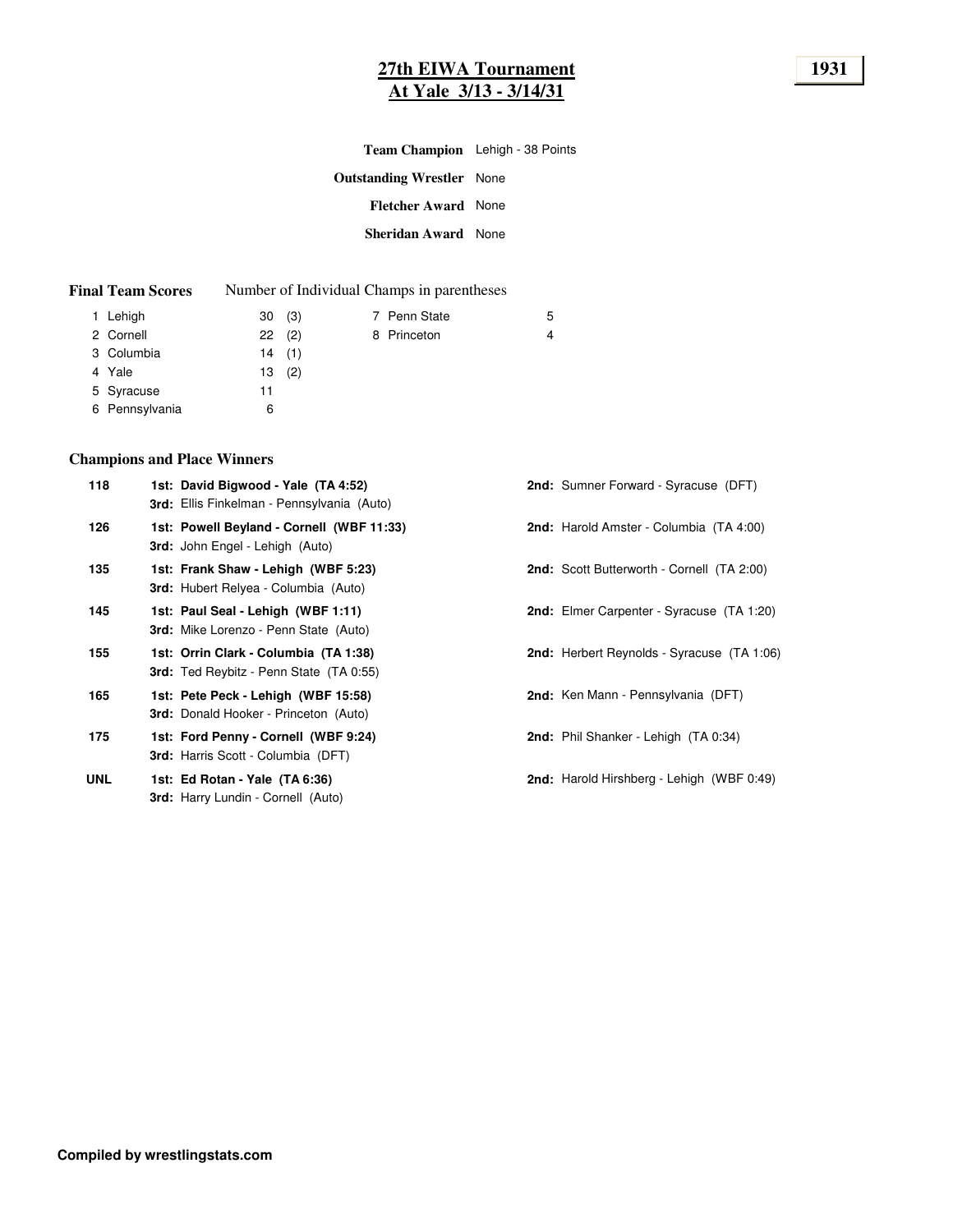# **3/13/1931 and 3/14/1931 at Yale 1931 EIWA Championship Page 1 of 4**

## **118 Weight Class**

| Roy Maize, Penn State         |                         |                           |                       |
|-------------------------------|-------------------------|---------------------------|-----------------------|
|                               | Roy Maize TA OT         |                           |                       |
| Bernard Queneau, Columbia     |                         |                           |                       |
|                               |                         | Ellis Finkelman Fall 8:32 |                       |
| Ellis Finkelman, Pennsylvania |                         |                           |                       |
|                               | Ellis Finkelman TA 4:52 |                           |                       |
| George Shoemaker, Lehigh      |                         |                           |                       |
| David Bigwood, Yale           |                         |                           | David Bigwood TA 4:52 |
|                               | David Bigwood RD OT     |                           |                       |
| Sumner Forward, Syracuse      |                         |                           |                       |
|                               |                         | David Bigwood TA 4:07     |                       |
| <b>Bill Stout, Princeton</b>  |                         |                           |                       |
|                               | Bill Stout Fall 4:55    |                           |                       |
| John Raycroft, Cornell        |                         |                           |                       |

## **Consolation Bouts**

#### **Second Place**

| <b>WRB Second</b>   | Sumner Forward, Syracuse defeated Bill Stout, Princeton - TA 5:04     |
|---------------------|-----------------------------------------------------------------------|
| <b>Final Second</b> | Sumner Forward, Syracuse defeated Ellis Finkelman, Pennsylvania - DFT |

## **Third Place**

Final Third Ellis Finkelman, Pennsylvania automatic

## **126 Weight Class**

| John Engel, Lehigh             |                         |                          |                             |
|--------------------------------|-------------------------|--------------------------|-----------------------------|
|                                | John Engel Fall 7:25    |                          |                             |
| Edward Ihrig, Princeton        |                         |                          |                             |
| Grant Stein, Penn State        |                         | John Engel TA 5:55       |                             |
|                                | Grant Stein Fall 6:13   |                          |                             |
| William Robinson, Pennsylvania |                         |                          |                             |
| Powell Beyland, Cornell        |                         |                          | Powell Beyland Fall 11:33 O |
| Frank Schantz, Syracuse        | Powell Beyland DFT      |                          |                             |
|                                |                         | Powell Beyland Fall 6:25 |                             |
| Harold Amster, Columbia        |                         |                          |                             |
|                                | Harold Amster Fall 2:54 |                          |                             |
| Jerome Gropper, Yale           |                         |                          |                             |
|                                |                         | Consolation Routs        |                             |

#### **Consolation Bouts**

## **Second Place**

| <b>WRB Second</b> | Harold Amster, Columbia defeated Frank Schantz, Syracuse - DFT |
|-------------------|----------------------------------------------------------------|
| Final Second      | Harold Amster, Columbia defeated John Engel, Lehigh - TA 4:00  |

## **Third Place**

Final Third John Engel, Lehigh automatic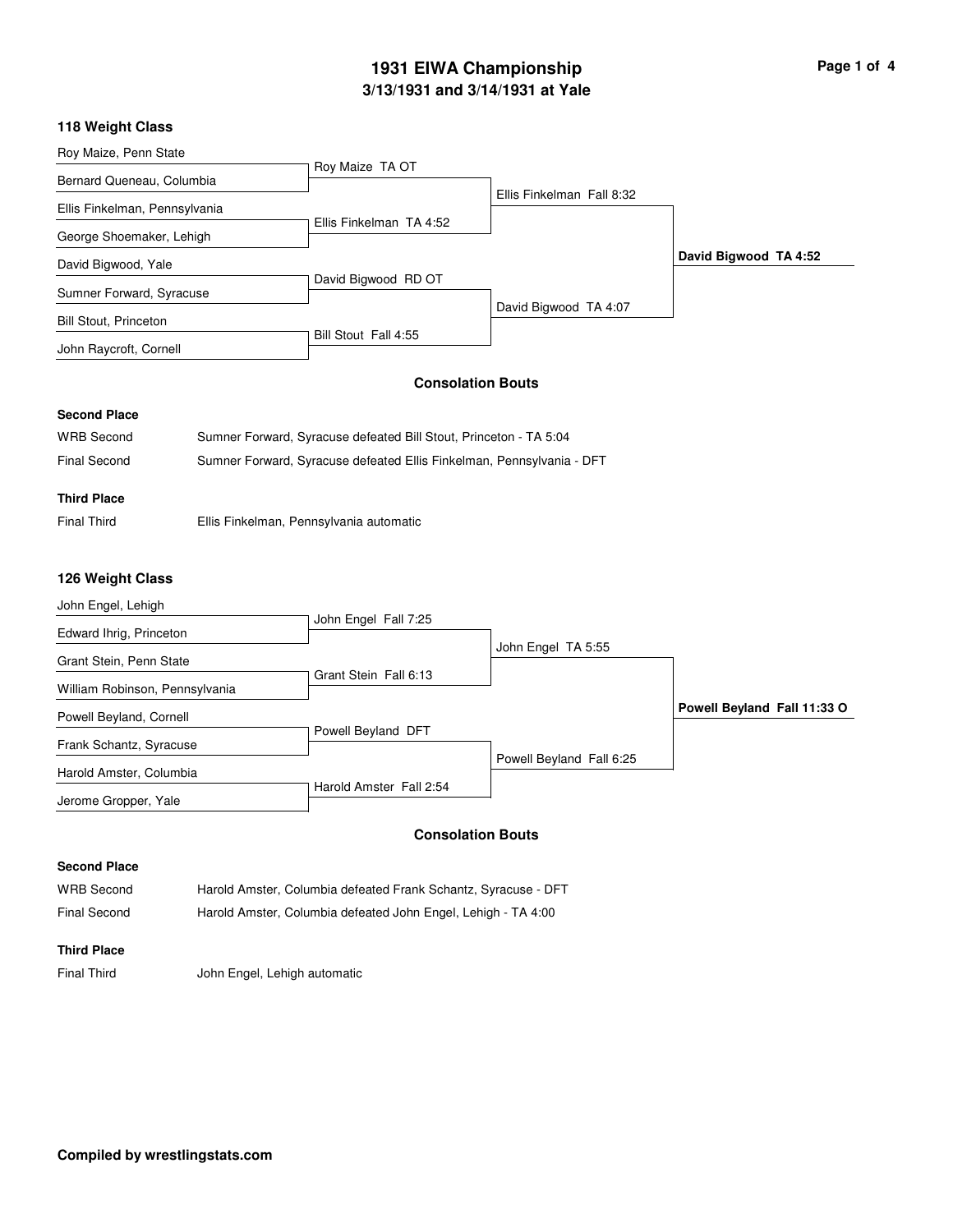# **3/13/1931 and 3/14/1931 at Yale 1931 EIWA Championship Page 2 of 4**

## **135 Weight Class**

| Scott Butterworth, Cornell  |                              |                         |                      |
|-----------------------------|------------------------------|-------------------------|----------------------|
|                             | Scott Butterworth TA 1:57    |                         |                      |
| Joe Barry, Syracuse         |                              |                         |                      |
| Frank Shaw, Lehigh          |                              | Frank Shaw TA 3:04      |                      |
|                             | Frank Shaw Fall 5:55         |                         |                      |
| Henry Jameson, Pennsylvania |                              |                         |                      |
| Hubert Relyea, Columbia     |                              |                         | Frank Shaw Fall 5:23 |
|                             | Hubert Relyea TA 4:15        |                         |                      |
| Asa Fist, Princeton         |                              |                         |                      |
| Clarence Fiarsheim, Yale    |                              | Hubert Relyea Fall 7:32 |                      |
|                             | Clarence Fiarsheim Fall 1:41 |                         |                      |
| Bruce Gillner, Penn State   |                              |                         |                      |
|                             |                              |                         |                      |

## **Consolation Bouts**

## **Second Place**

| WRB Second         | Scott Butterworth, Cornell defeated Henry Jameson, Pennsylvania - Fall 1:15 |
|--------------------|-----------------------------------------------------------------------------|
| Final Second       | Scott Butterworth, Cornell defeated Hubert Relyea, Columbia - TA 2:00       |
| <b>Third Place</b> |                                                                             |
|                    |                                                                             |

Final Third **Hubert Relyea, Columbia automatic** 

## **145 Weight Class**

| Mike Lorenzo, Penn State    |                         |                   |                     |
|-----------------------------|-------------------------|-------------------|---------------------|
| Stockton Lowndes, Princeton | Mike Lorenzo TA 4:03    |                   |                     |
| Macy Lipschitz, Cornell     |                         | Mike Lorenzo Fall |                     |
| David Kinzler, Columbia     | Macy Lipschitz TA 3:31  |                   |                     |
| Paul Seal, Lehigh           |                         |                   | Paul Seal Fall 1:11 |
| John McGauley, Yale         | Paul Seal TA 6:15       |                   |                     |
| Elmer Carpenter, Syracuse   |                         | Paul Seal         |                     |
| John Swartz, Pennsylvania   | Elmer Carpenter TA 1:40 |                   |                     |

### **Consolation Bouts**

#### **Second Place**

WRB Second Elmer Carpenter, Syracuse defeated John McGauley, Yale - DFT Final Second Elmer Carpenter, Syracuse defeated Mike Lorenzo, Penn State - TA 1:20

#### **Third Place**

Final Third Mike Lorenzo, Penn State automatic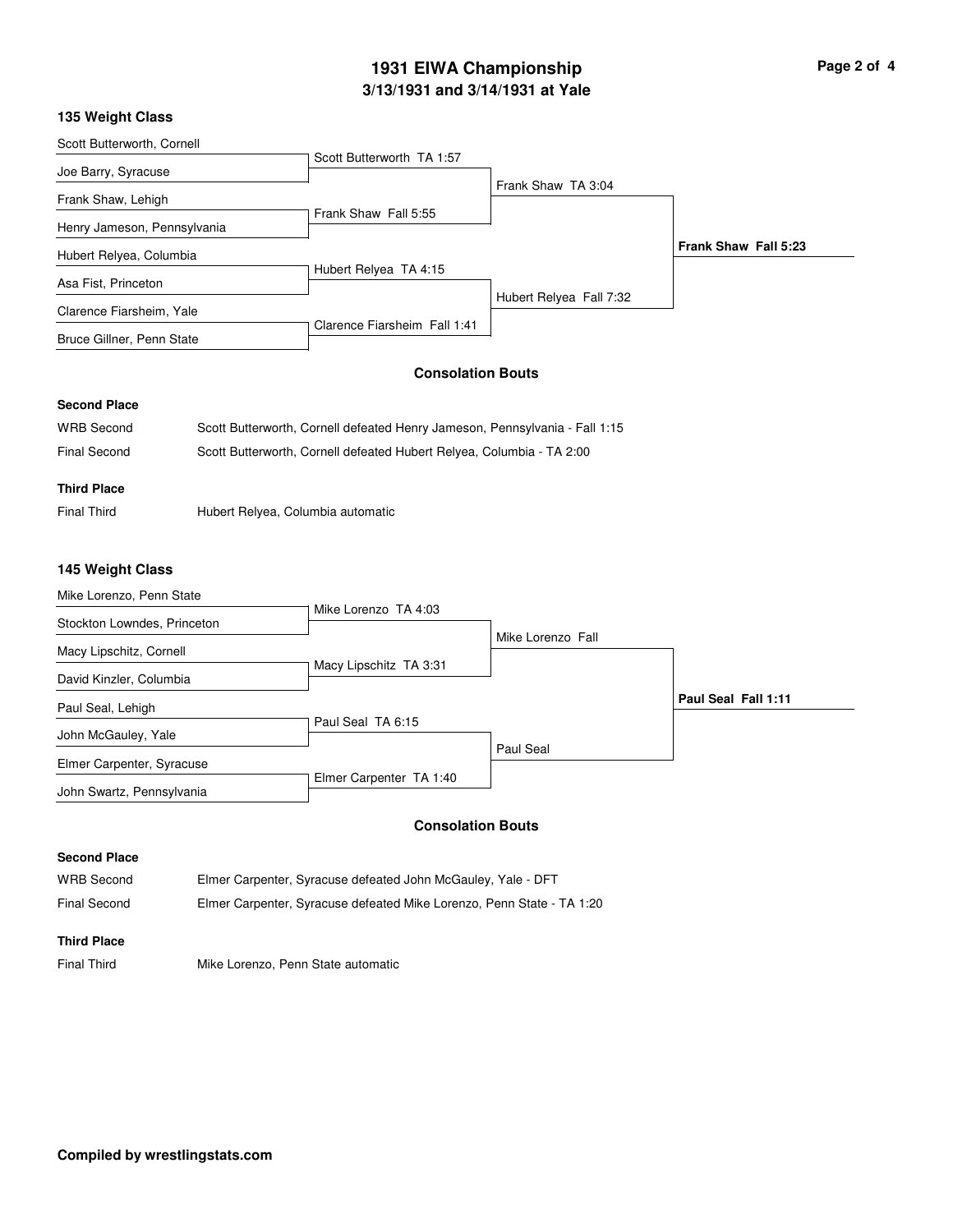# **3/13/1931 and 3/14/1931 at Yale 1931 EIWA Championship Page 3 of 4**

## **155 Weight Class**

| Orrin Clark, Columbia          |                          |                         |                     |
|--------------------------------|--------------------------|-------------------------|---------------------|
|                                | Orrin Clark TA 6:15      |                         |                     |
| Achilles Pappano, Pennsylvania |                          | Orrin Clark             |                     |
| Richard Roess, Cornell         |                          |                         |                     |
| Phil Rauch, Lehigh             | Richard Roess TA 2:55    |                         |                     |
| Ted Reybitz, Penn State        |                          |                         | Orrin Clark TA 1:38 |
| Fred Gleason, Yale             | Ted Reybitz TA 4:48      |                         |                     |
| Herbert Reynolds, Syracuse     |                          | <b>Herbert Reynolds</b> |                     |
| George Constable, Princeton    | Herbert Reynolds TA 4:57 |                         |                     |

## **Consolation Bouts**

## **Second Place**

| <b>WRB Second</b>  | Richard Roess, Cornell defeated Achilles Pappano, Pennsylvania - TA 1:15 |
|--------------------|--------------------------------------------------------------------------|
| Final Second       | Herbert Reynolds, Syracuse defeated Richard Roess, Cornell - TA 1:06     |
|                    |                                                                          |
| <b>Third Place</b> |                                                                          |
| <b>WRB Third</b>   | Ted Reybitz, Penn State defeated George Constable, Princeton             |
| <b>Final Third</b> | Ted Reybitz, Penn State defeated Richard Roess, Cornell - TA 0:55        |

## **165 Weight Class**

| Pete Peck, Lehigh           |                         |                    |                         |
|-----------------------------|-------------------------|--------------------|-------------------------|
|                             | Pete Peck Fall 5:04     |                    |                         |
| Lou Amster, Columbia        |                         |                    |                         |
| Ken Mann, Pennsylvania      |                         | Pete Peck          |                         |
| John Brodie, Yale           | Ken Mann TA 2:58        |                    |                         |
| Donald Hooker, Princeton    |                         |                    | Pete Peck Fall 15:58 OT |
| Abbott Hessney, Cornell     | Donald Hooker Fall 7:13 |                    |                         |
| Herbert McKean, Syracuse    |                         | Donald Hooker Fall |                         |
| Charles Transue, Penn State | Herbert McKean TA 4:44  |                    |                         |

## **Consolation Bouts**

### **Second Place**

| <b>WRB Second</b> | Ken Mann, Pennsylvania defeated Lou Amster, Columbia - TA 0:08 |
|-------------------|----------------------------------------------------------------|
| Final Second      | Ken Mann, Pennsylvania defeated Donald Hooker, Princeton - DFT |

## **Third Place**

Final Third Donald Hooker, Princeton automatic